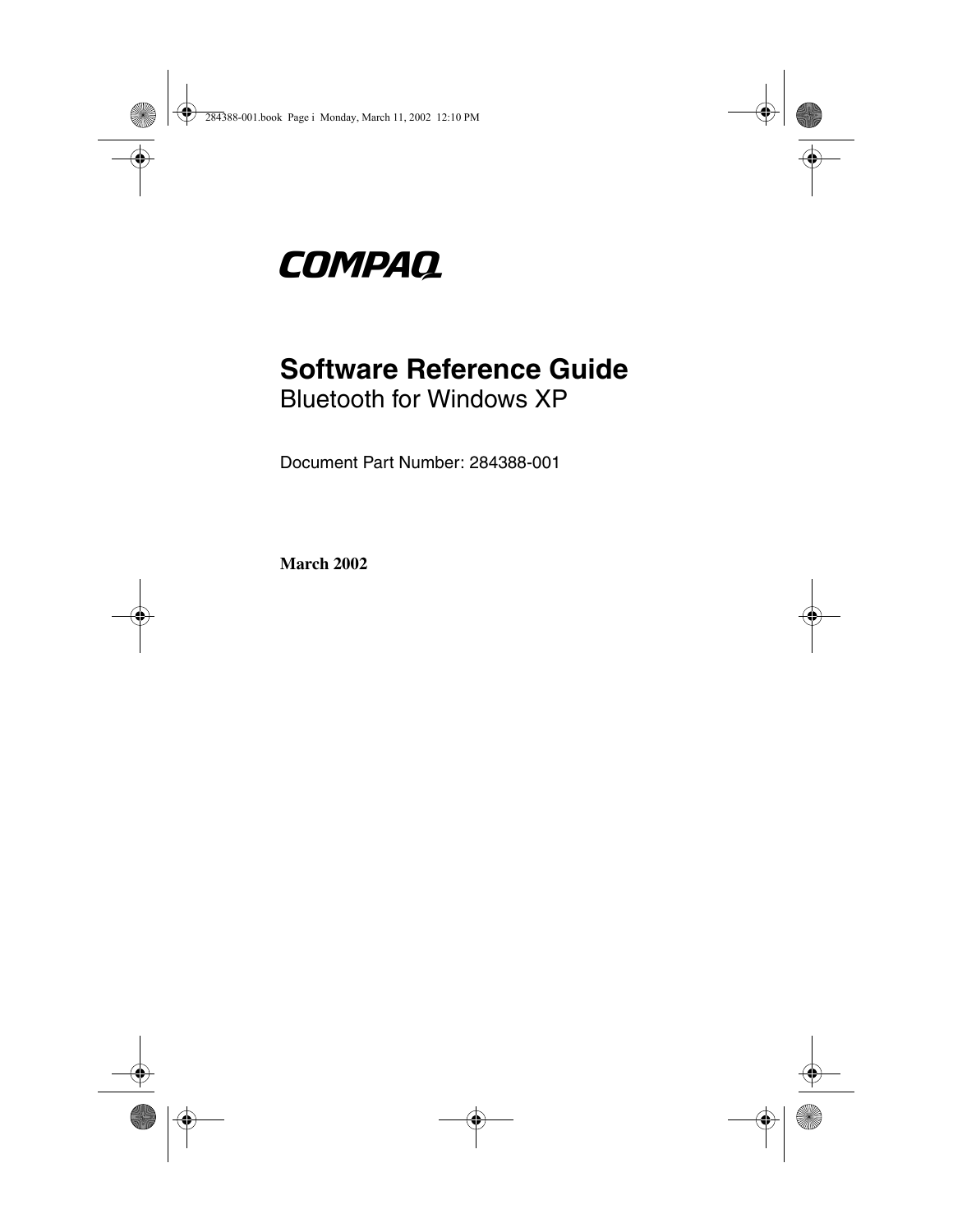# **Contents**

| 1 | <b>Bluetooth for Windows XP Components</b>     |
|---|------------------------------------------------|
|   |                                                |
|   |                                                |
|   |                                                |
|   |                                                |
|   |                                                |
|   |                                                |
|   |                                                |
|   |                                                |
|   |                                                |
|   | Device Inquiry and Service Discovery  1-8      |
|   |                                                |
| 2 | <b>My Bluetooth Places</b>                     |
|   |                                                |
|   |                                                |
|   |                                                |
|   | View My Bluetooth Services. 2-9                |
|   |                                                |
|   |                                                |
|   |                                                |
|   |                                                |
|   |                                                |
|   | Using the Dial-Up Networking Service 2-15      |
|   | Using the Bluetooth Serial Port Service  2–18  |
|   |                                                |
|   |                                                |
|   | Using Information File Exchange Service $2-31$ |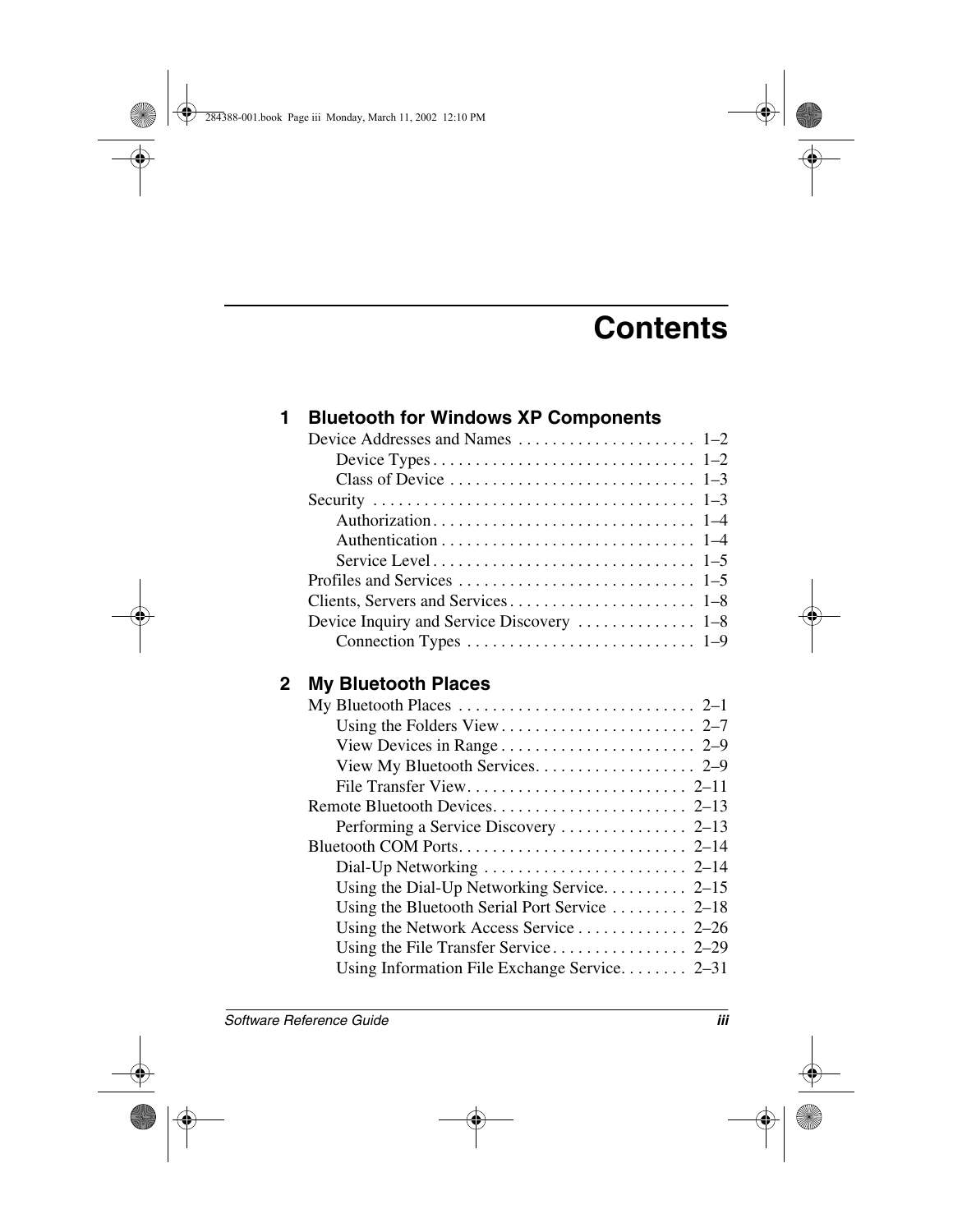<span id="page-2-3"></span>**1**

# <span id="page-2-1"></span><span id="page-2-0"></span>**Bluetooth for Windows XP Components**

Bluetooth for Windows consists of the following software components:

- Windows Explorer Extensions—Provides access to Bluetooth devices in the immediate vicinity using Windows Explorer.
- BTTray Security Manager—Controls and manages Bluetooth security levels. Also allows you the ability to grant or deny access and to filter what can be accessed on a Bluetooth device.
- <span id="page-2-2"></span>■ Bluetooth for Windows Configuration Panel—Configures your Bluetooth for Windows (BTW) software using the Windows Control Panel.
- Stack Server—Provides an interface for the OS to control Bluetooth devices and to ensure that Bluetooth connections operate together correctly. The stack server has a built-in Security Manager that protects the Bluetooth device from unauthorized access.
- My Bluetooth Places—Provides access to Bluetooth devices in the immediate vicinity using a UI. Also provides access to configure the local devices and access to perform other Bluetooth tasks.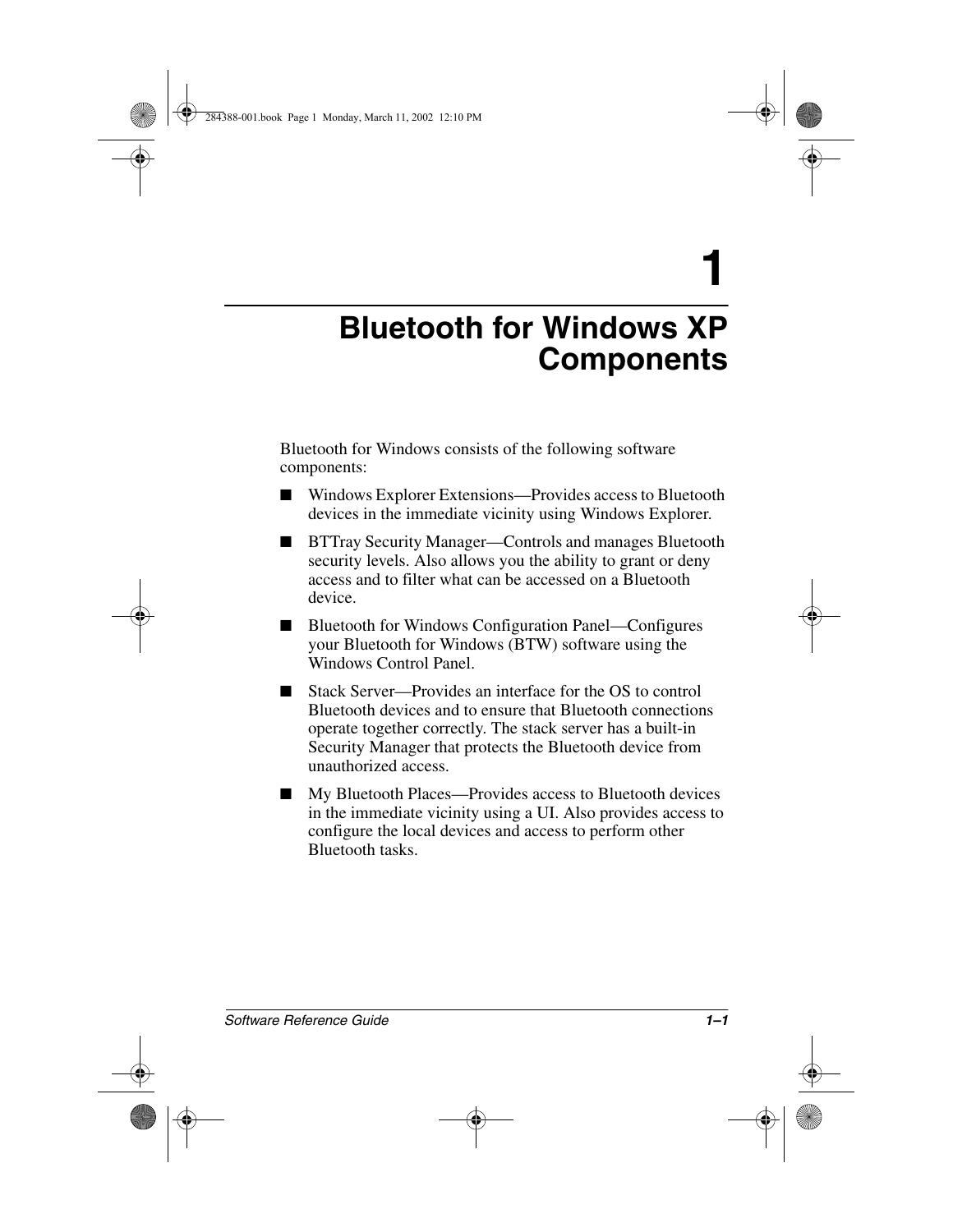<span id="page-3-0"></span>To access My Bluetooth Places through the Explorer view:

- 1. Right-click Start.
- 2. Select Explore.
	- or

If the My Bluetooth Places window is open, select the folder tab located on the menu bar to display the Folders pane.

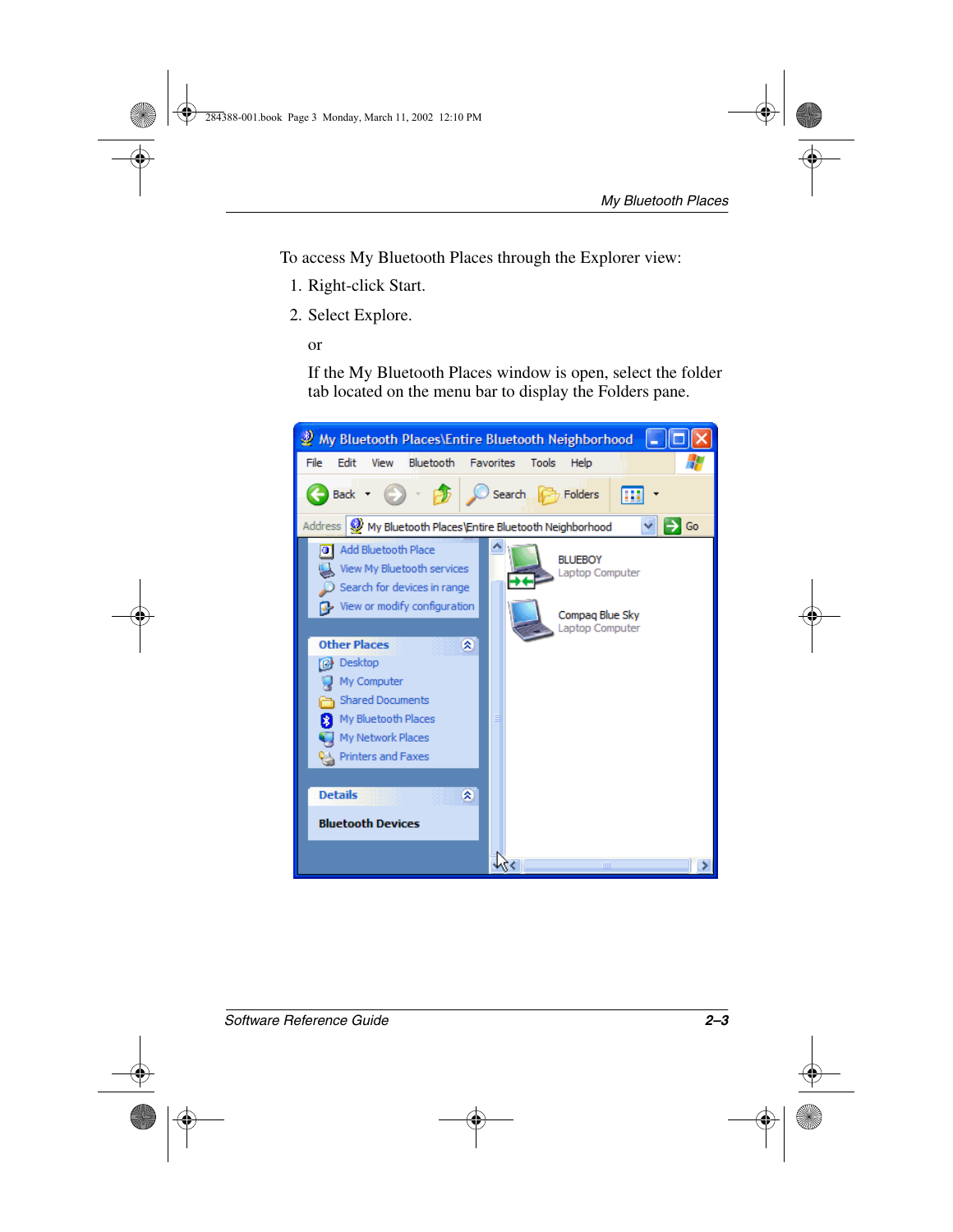or

Right-click the Bluetooth icon in the Windows system tray select Services > Connection Wizard.



2. Select the type of service that will be established from the menu.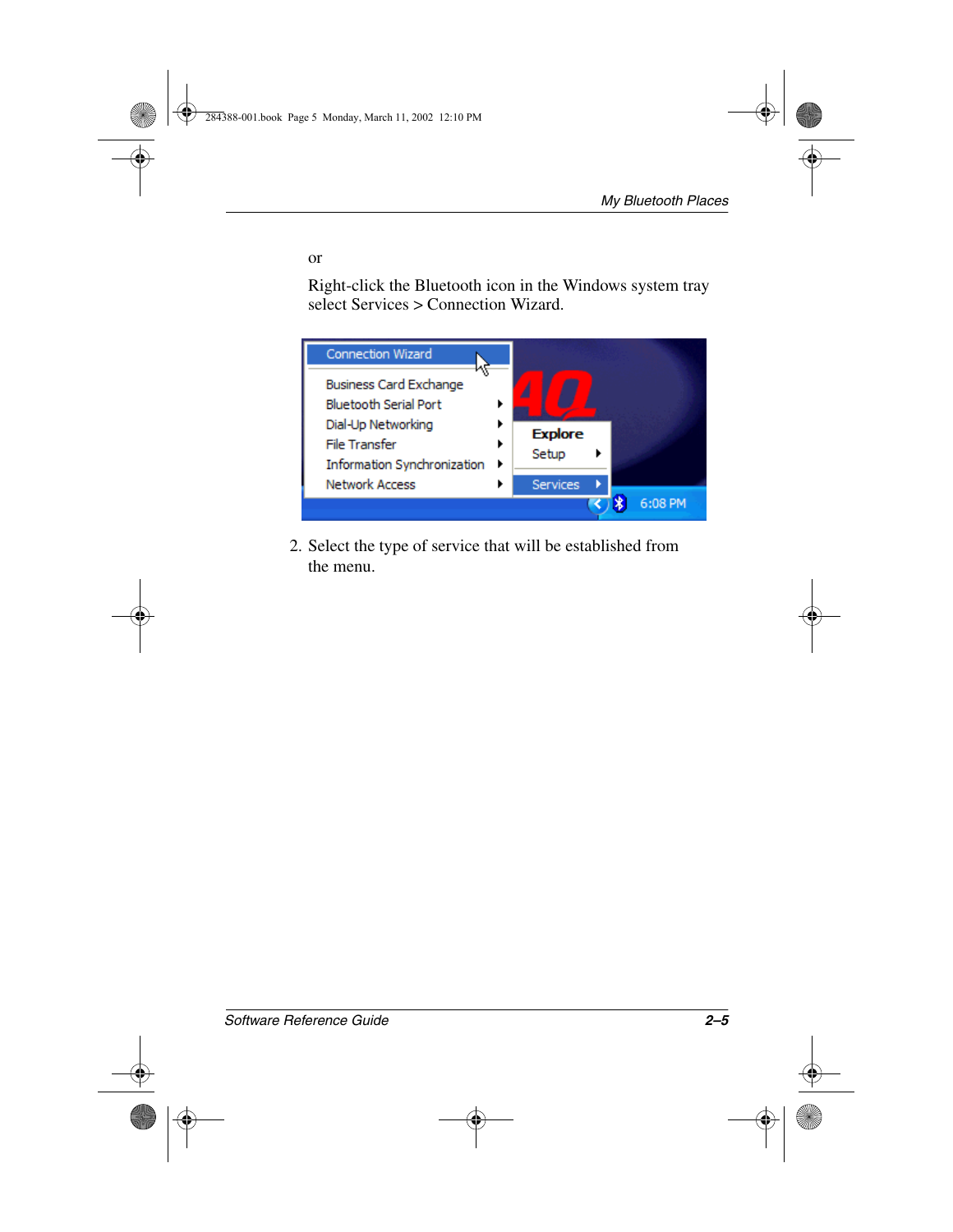- <span id="page-5-0"></span>■ View Status of a Connection—View device connected, duration, signal quality and other settings related to the connection.
- <span id="page-5-1"></span>Display Properties of this Service—View or change properties for a particular service, such as the name or level of security required for access to the service.

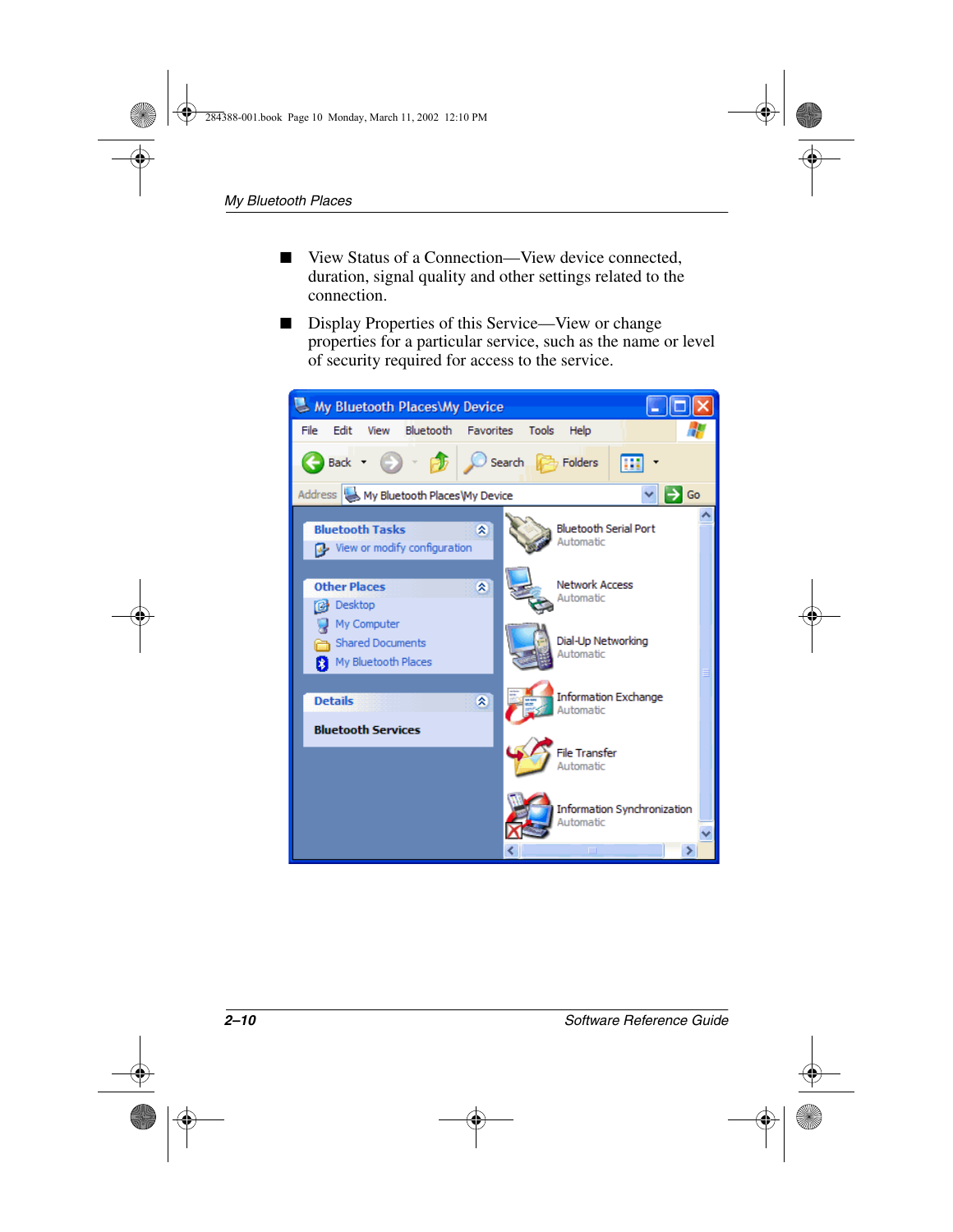#### **General Configuration Settings**

<span id="page-6-0"></span>The settings on the General tab of the Bluetooth Configuration Panel determine device properties and system security under the settings Identity and Bluetooth Security.

| <b>Local Services</b>                                                                                                                               |                                                                                                                                                                                                                                                                                                                                    | <b>Client Applications</b> |      | Hardware         | Version Info | <b>Notifications</b> |  |
|-----------------------------------------------------------------------------------------------------------------------------------------------------|------------------------------------------------------------------------------------------------------------------------------------------------------------------------------------------------------------------------------------------------------------------------------------------------------------------------------------|----------------------------|------|------------------|--------------|----------------------|--|
| General                                                                                                                                             |                                                                                                                                                                                                                                                                                                                                    | Accessibility              |      | <b>Discovery</b> |              | Information Exchange |  |
| Identity<br>Enter a unique name in the Computer Name field. This name will be<br>HELLD<br>I AM<br>displayed to other Bluetooth devices in the area. |                                                                                                                                                                                                                                                                                                                                    |                            |      |                  |              |                      |  |
|                                                                                                                                                     | Computer name: COMPAQBLUE2                                                                                                                                                                                                                                                                                                         |                            |      |                  |              |                      |  |
|                                                                                                                                                     |                                                                                                                                                                                                                                                                                                                                    | Computer type:   Laptop    |      |                  |              |                      |  |
| Security                                                                                                                                            | High: All Bluetooth devices attempting to connect to any service provided<br>by this computer must provide a password before the connection<br>proceeds. All data exchanged between this computer and the connecting<br>Bluetooth device is encrypted.                                                                             |                            |      |                  |              |                      |  |
|                                                                                                                                                     | Medium: Individual services provided by this computer can be configured<br>to require a password before allowing the connection to proceed.<br>Encryption can be enabled on a service-by-service basis. Security for<br>individual services can be configured from the Local Services tab of the<br>Bluetooth Configuration Panel. |                            |      |                  |              |                      |  |
|                                                                                                                                                     |                                                                                                                                                                                                                                                                                                                                    | Security mode:             | High |                  |              |                      |  |
|                                                                                                                                                     |                                                                                                                                                                                                                                                                                                                                    | ОК                         |      | Cancel           | Apply        | Help                 |  |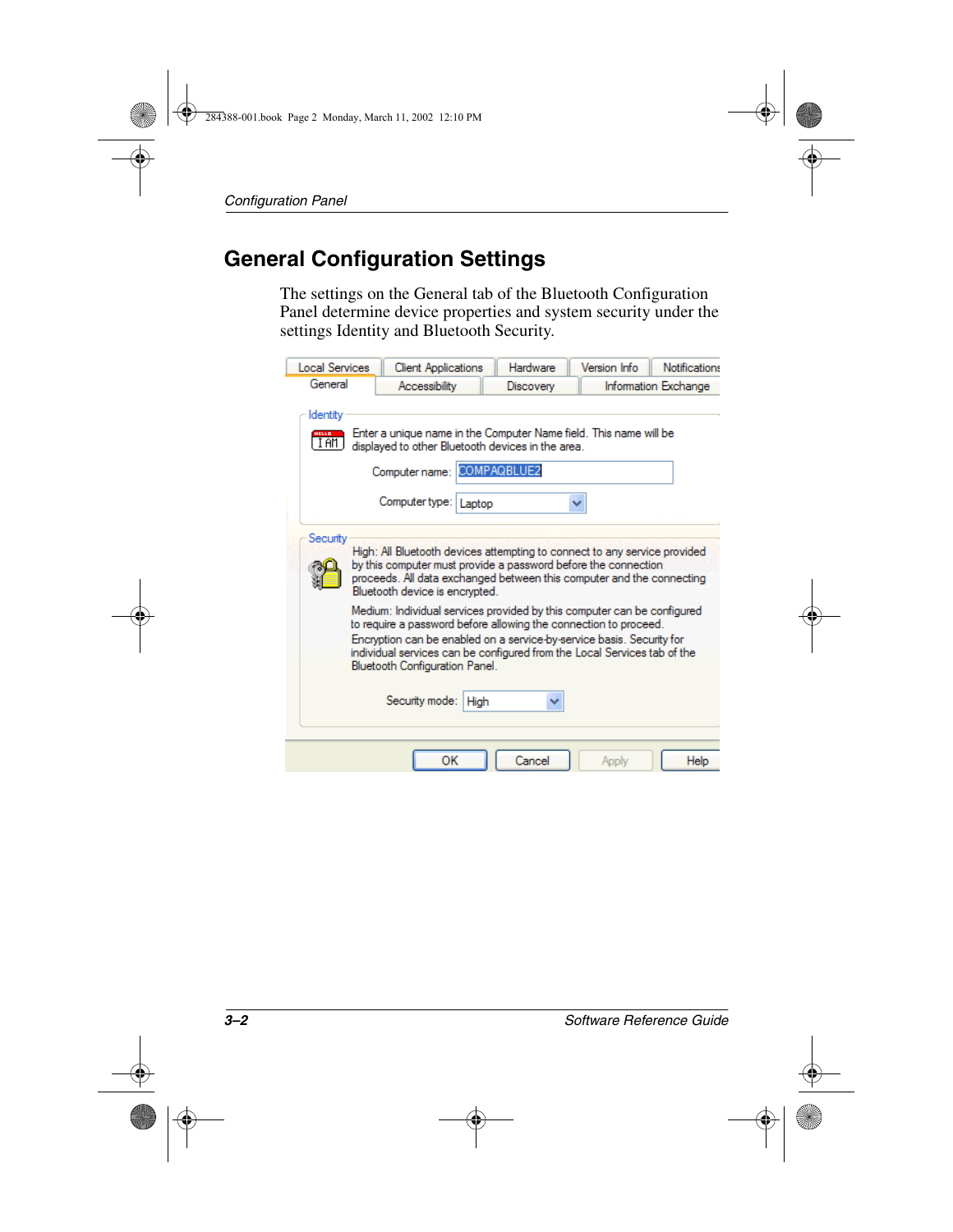### **Discovery Tab**

<span id="page-7-0"></span>The settings on the Discovery tab of the Bluetooth Configuration Panel determine whether your computer looks for other Bluetooth devices automatically, how often it looks, and what type of devices it looks for.

<span id="page-7-1"></span>

| <b>Local Services</b> | <b>Client Applications</b>                                                                                                            |                                   | <b>Hardware</b>  | Version Info | <b>Notifications</b> |  |  |
|-----------------------|---------------------------------------------------------------------------------------------------------------------------------------|-----------------------------------|------------------|--------------|----------------------|--|--|
| General               |                                                                                                                                       | Accessibility                     | <b>Discovery</b> |              | Information Exchange |  |  |
| Albu                  | Specify the specific devices, classes of devices or types of devices<br>within a class that this computer should discover and report. |                                   |                  |              |                      |  |  |
|                       |                                                                                                                                       | Look for other Bluetooth devices  |                  | 10<br>Every  | minutes              |  |  |
|                       | Report only Selected Bluetooth devices v                                                                                              |                                   |                  |              |                      |  |  |
|                       | Filter Type<br>Details                                                                                                                |                                   |                  |              |                      |  |  |
|                       | Device<br>Device                                                                                                                      | Compag Blue Sky<br><b>BLUEBOY</b> |                  |              |                      |  |  |
|                       |                                                                                                                                       |                                   |                  | Add Device   | <b>Delete</b>        |  |  |
|                       |                                                                                                                                       | OK                                | Cancel           | Apply        | Help                 |  |  |

To perform a periodic Search for Devices, select the Look for Other Bluetooth Devices check box to automatically search for devices every "X" minutes; 10 minutes is the default.

✎To change the time between auto inquiries, select the existing time and enter the new time.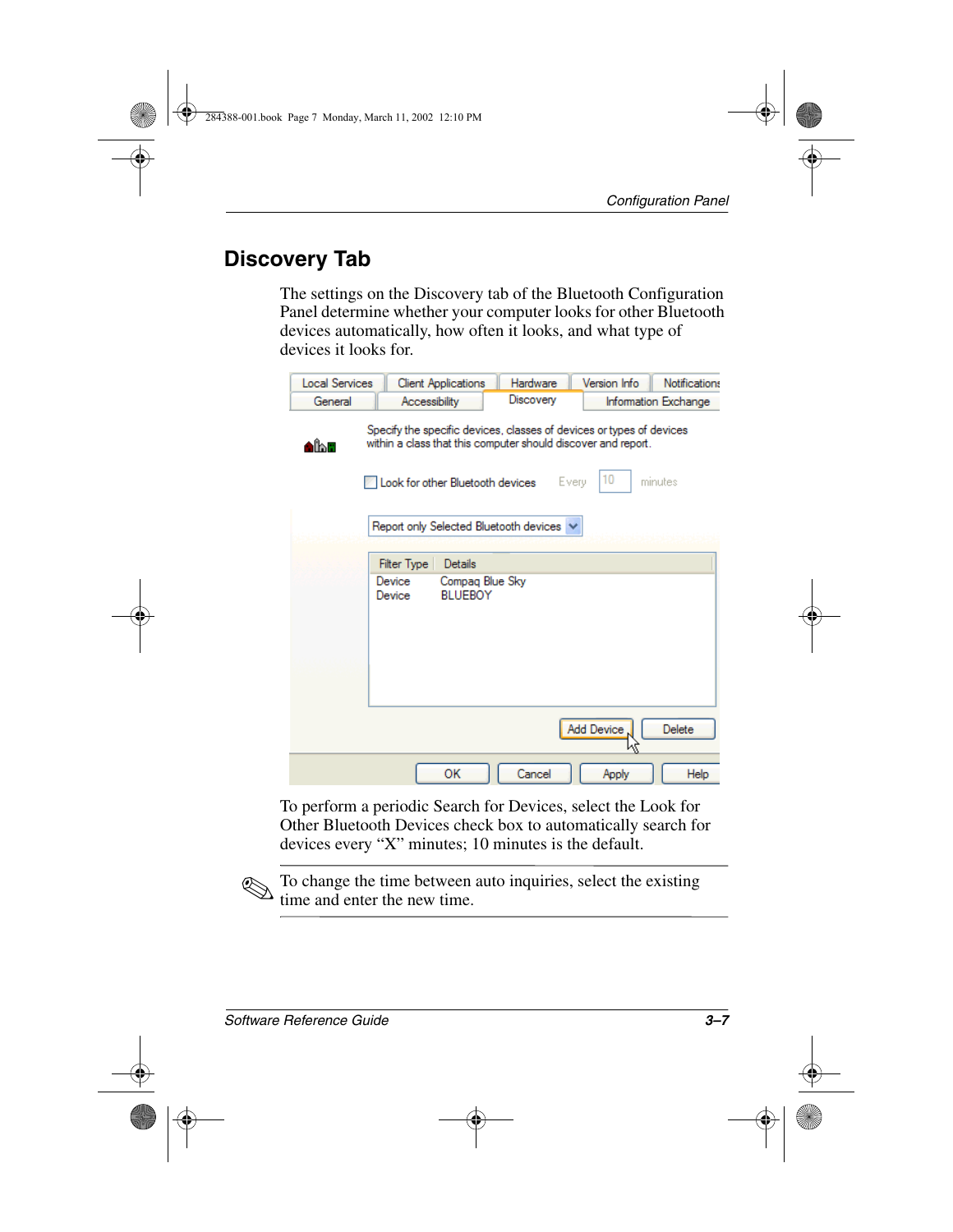# **BTTray Security Manager**

Bluetooth System Tray (BTTray) is a Windows application that manages the security features of your Bluetooth device.

BTTray:

- Provides unobtrusive notification when intervention is required to authorize a security request or to enter a Bluetooth passkey.
- Displays system dialogs that prompt for security authorization and allow passkey entry.
- Supports pairing between Bluetooth devices.
- Provides access to the Bluetooth configuration panel.

## **BTTray and Bluetooth Security**

The Bluetooth specification provides three levels of security: low, medium, and high. In this implementation, two levels of Bluetooth security are provided: medium and high.

- Medium Security—Allows access to services without notification.
- High Security—Requires authorization.

You can modify your Bluetooth security settings through BTTray.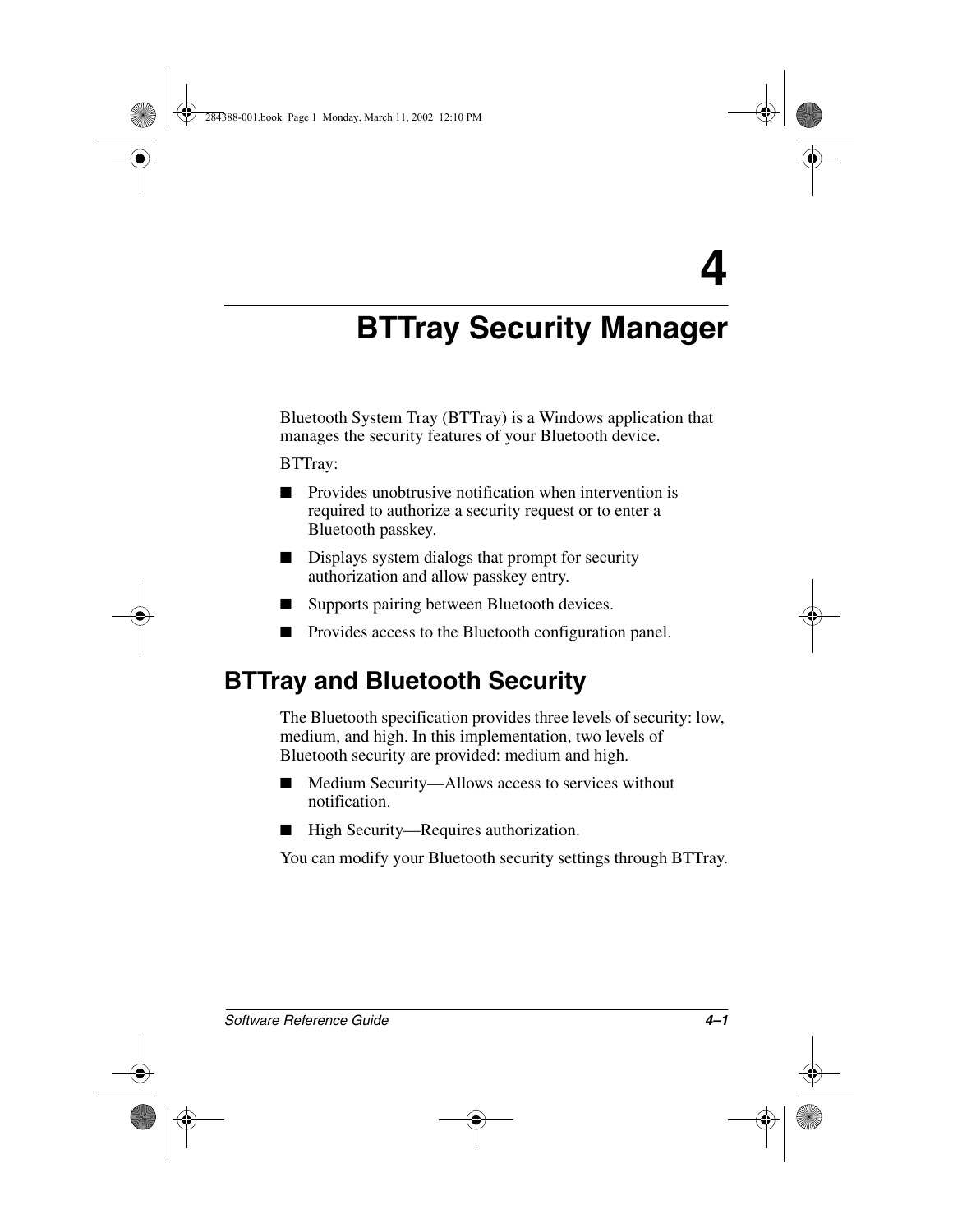4. Double-click the btdfuapp.exe file to open the Bluetooth Device Firmware Upgrade dialog.

| <b>8 Bluetooth Device Firmware Upgrade</b> |                               |                           |        |  |  |  |  |
|--------------------------------------------|-------------------------------|---------------------------|--------|--|--|--|--|
|                                            | Download process started      |                           |        |  |  |  |  |
|                                            | File Name A:\COMPAQ12.3MV.dfu |                           | Browse |  |  |  |  |
| Progress:                                  |                               | Download Status: Transfer |        |  |  |  |  |
|                                            |                               |                           |        |  |  |  |  |
|                                            |                               | Start                     | Cancel |  |  |  |  |

- 5. Select the Browse button and point to the location where the DFU file was downloaded.
- 6. Select the DFU file > Open > Start.

The progress bar will advance as the flash process continues. The metal of  $120$  seconds flash upgrade will take approximate 120 seconds.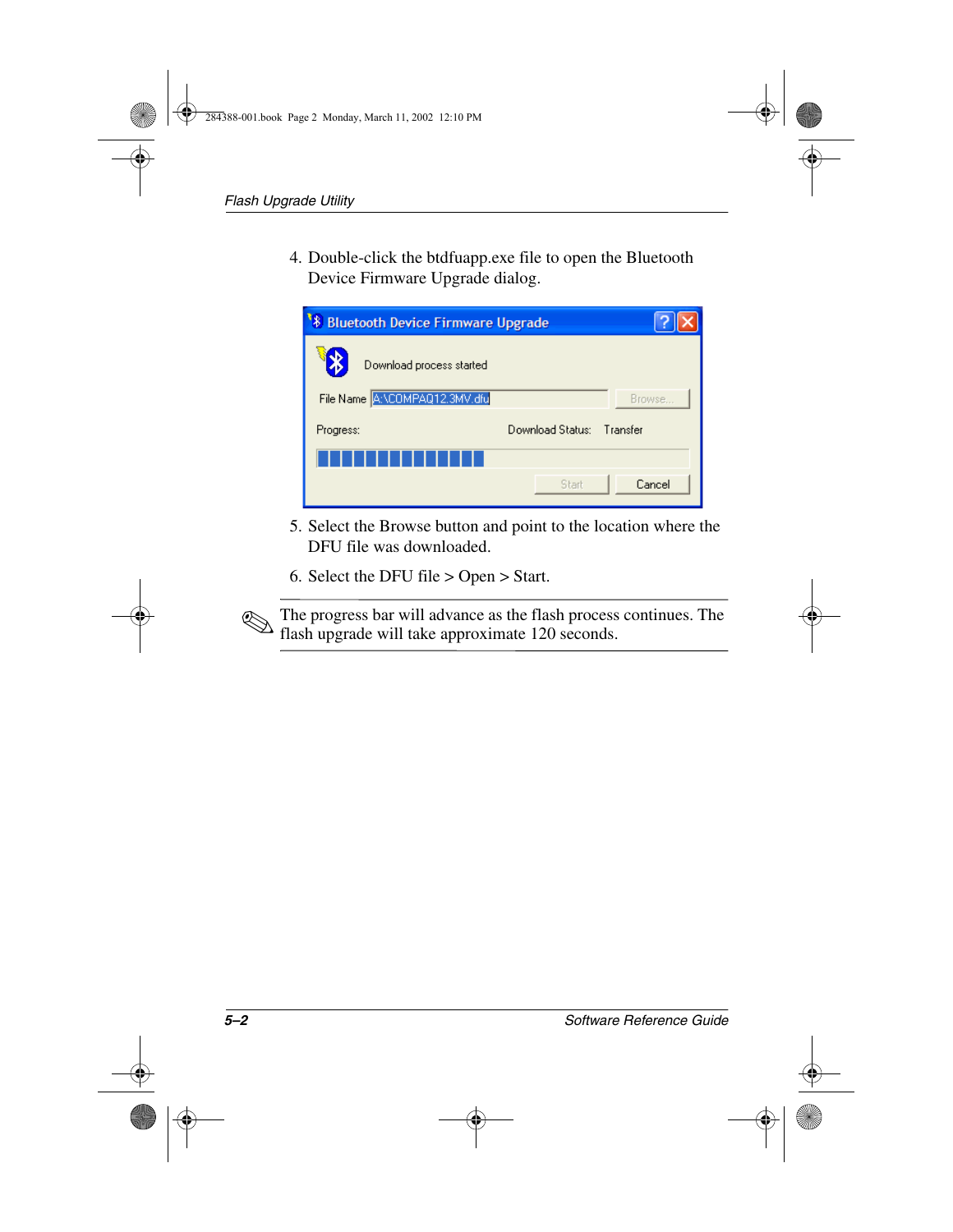7. A USB driver will be loaded for the flash utility. If you are prompted for a USB driver, point to the C:\Program Files\Widcomm\Bluetooth Software\bin directory under Program Files and follow the screen prompts.



8. After the DFU upload is completed, click OK to close the notification window. Click the Exit button to end the flash process.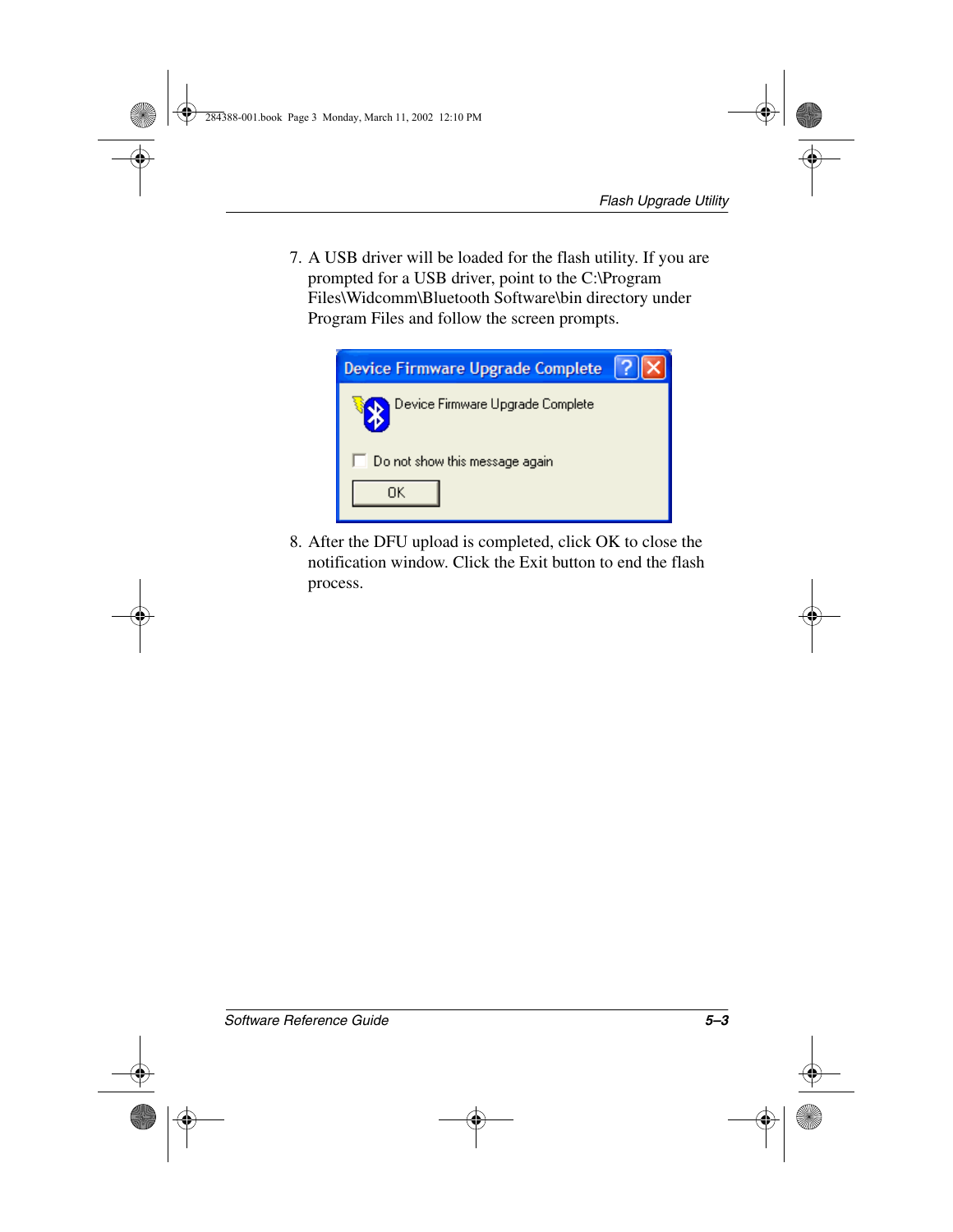<span id="page-11-0"></span>**A**

# **Configuring Your Network Settings to Use the Network Access Profile**

The Network Access service permits a Bluetooth client to use an Ethernet connection that is physically attached to another Bluetooth device (the server).

Only one Network Access connection can be open at a given time. The connection must be closed before the client device can discover services or create another connection.

Possible Network Access servers include:

- Bluetooth-enabled computers that have a hardwired Ethernet connection.
- Stand-alone Bluetooth Network Access Points such as those in WIDCOMM's BlueGate series.

The Bluetooth server must be specifically configured to provide the Network Access service. After a Bluetooth device is configured as a Network Access server, it cannot act as a Network Access client without being reconfigured.

## **Setup**

#### **Windows XP Professional and Home**

To set up Windows XP:

1. From the Windows Control Panel, select Network Connections.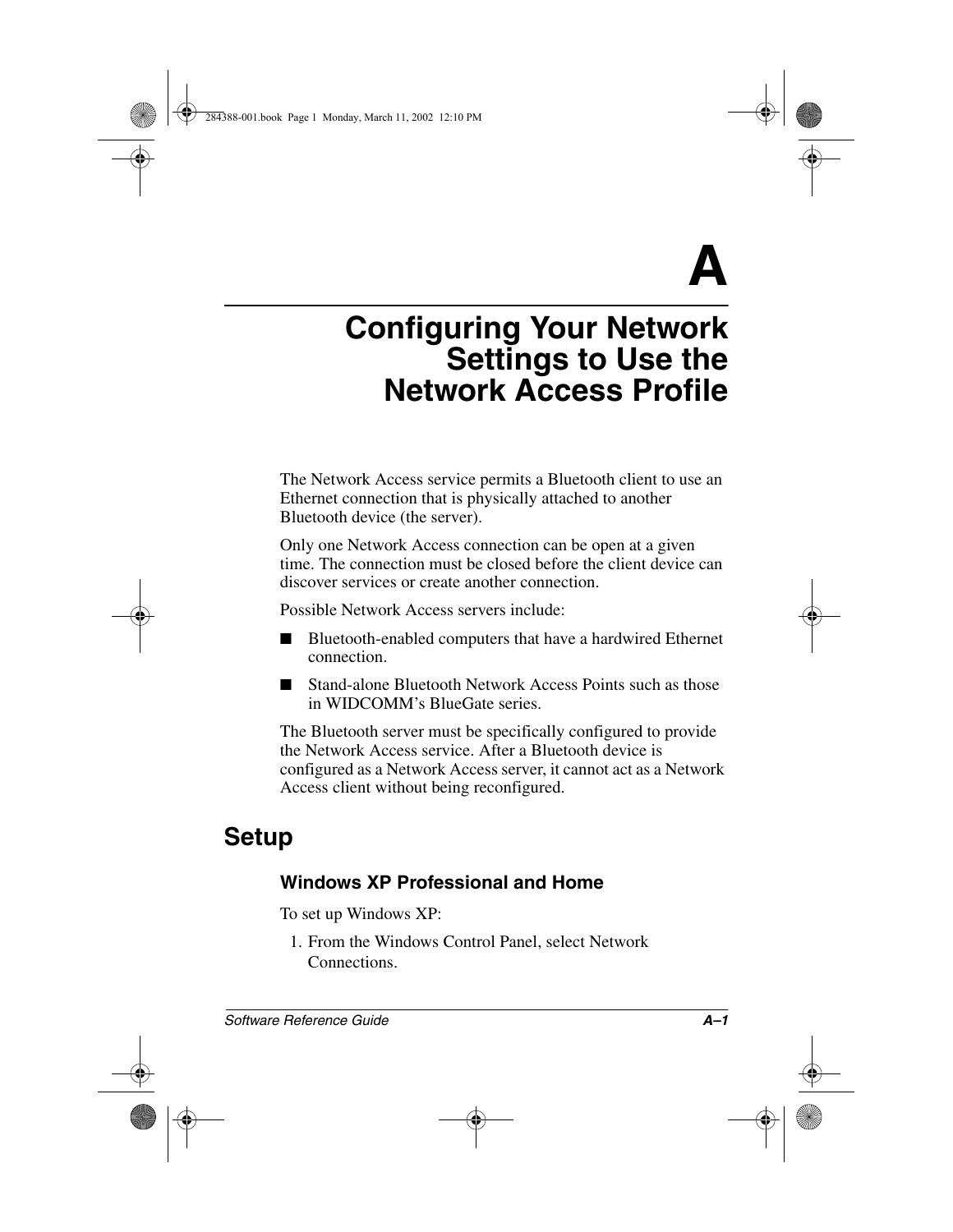**B**

# **Troubleshooting**

This Appendix contains error messages that may occur and presents probable cause and solutions.

## **Running Setup Uninstalls BTW**

**PROBLEM:** My computer had a previous version of BTW installed. I ran the BTW setup program to install a new version. Instead of installing the new version of BTW, setup uninstalled my old version.

**PROBABLE CAUSE:** The BTW software must be uninstalled before upgrading to a new or revised version. The setup program detects a previous version and uninstalls it before the new version can be installed.

#### **RESOLUTION:**

- 1. Uninstall the old version of BTW.
- 2. Run setup to install the new version of BTW.

## **Dial-Up Networking Service Does Not Start**

<span id="page-12-0"></span>**PROBLEM:** I have examined the Local Device entry in the service view. The Dial-Up Networking entry shows a status of Not Started.

**PROBABLE CAUSE:** The Dial-Up Networking service only starts if your computer has a modem connected to it and the modem is configured correctly.